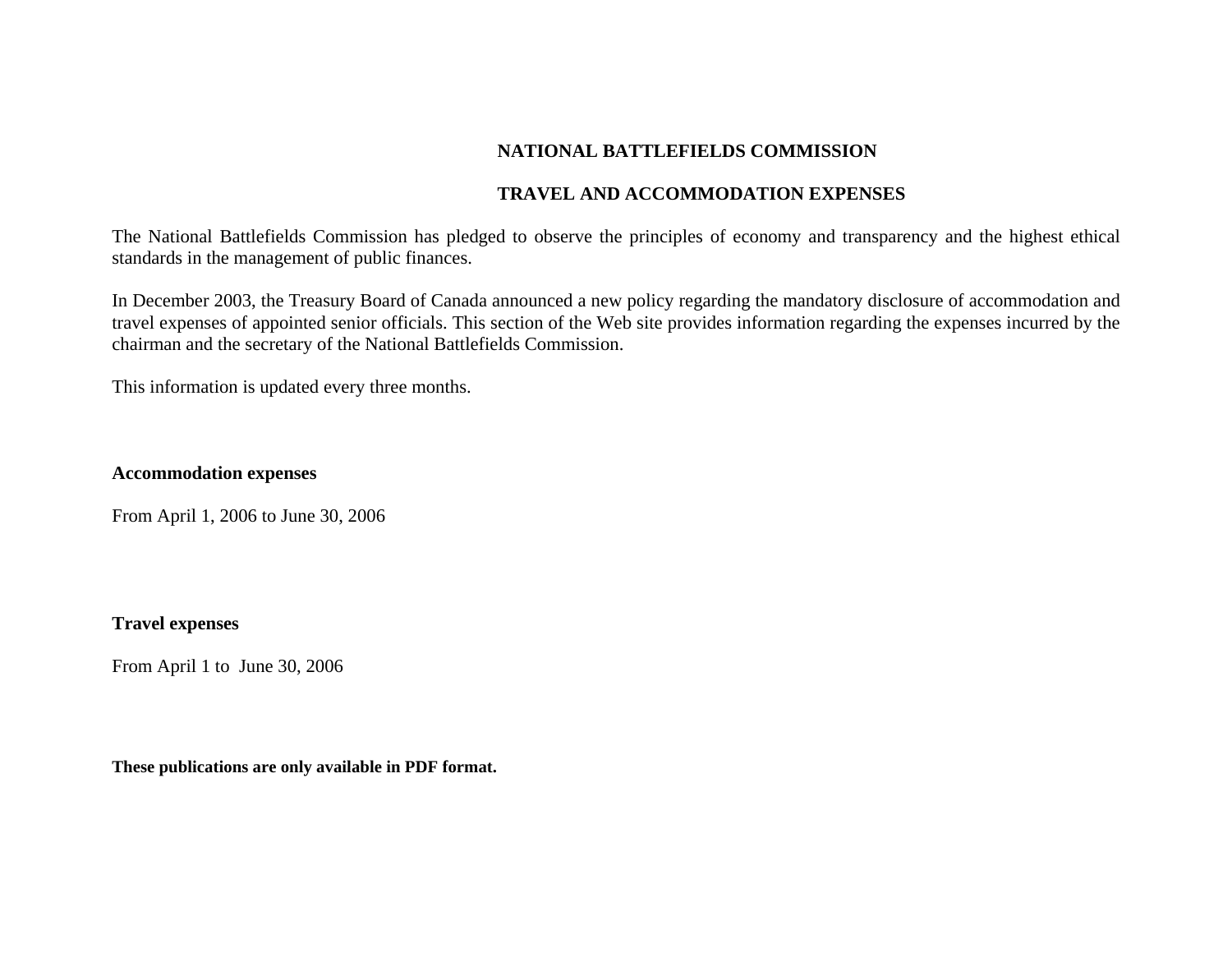### **National Battlefields Commission Accommodation expenses — April 1 to June 30, 2006**

The chairman and the secretary of the Commission meet with senior officials of government departments and agencies, with representatives of the private sector and employees, external consultants and representatives of other organizations.

| Date                                                                                              | <b>Purpose</b>                                                               |                                                                                                                                                                              | Location                                                                                                                                 | Amount                                          |  |  |
|---------------------------------------------------------------------------------------------------|------------------------------------------------------------------------------|------------------------------------------------------------------------------------------------------------------------------------------------------------------------------|------------------------------------------------------------------------------------------------------------------------------------------|-------------------------------------------------|--|--|
| <b>Chairman</b><br>Juneau, André<br>06 April 06<br>09 April 06<br>19 April $06$<br>$06$ June $06$ | Lunch (for $3$ )<br>Lunch (for $1$ )<br>Lunch (for $2$ )<br>Lunch (for $2$ ) | Discussion on the Cap Blanc floods<br>Urgent request from the T.B.<br>Discussion for 100 <sup>th</sup> NBC Anniversary.<br>Discussion for 100 <sup>th</sup> NBC Anniversary. | Quebec City (Café du Monde rest.)<br>Quebec City<br>(Normandin rest.<br>Quebec City (Chez Pascal rest.<br>Quebec City (Chez Pascal rest. | \$207,77<br>21,37<br>34,38<br>53,62<br>\$317,14 |  |  |
| <b>Secretary</b><br><b>Leullier, Michel</b><br>$05$ April $06$<br>$27$ April 06                   | Lunch (for $2$ .)<br>Lunch (for $2.$ )                                       | Discussion for Eco-Museum<br>Discussion Groupe Archambault                                                                                                                   | Quebec City<br>(rest. Cochon d'inde)<br>Quebec City<br>(Normandin rest.                                                                  | \$26,52<br>\$68.,38                             |  |  |
| 28 April 06<br>11 May 06                                                                          | Lunch (for $1$ )<br>Lunch (for $3$ )                                         | Discussion on T.B.<br>Discussion for 2008 epic                                                                                                                               | Quebec City<br>(Buffert du coin rest.)<br>(Cochon Dingue rest.)<br>Quebec City                                                           | \$15,75<br>\$68,26<br>\$178,91                  |  |  |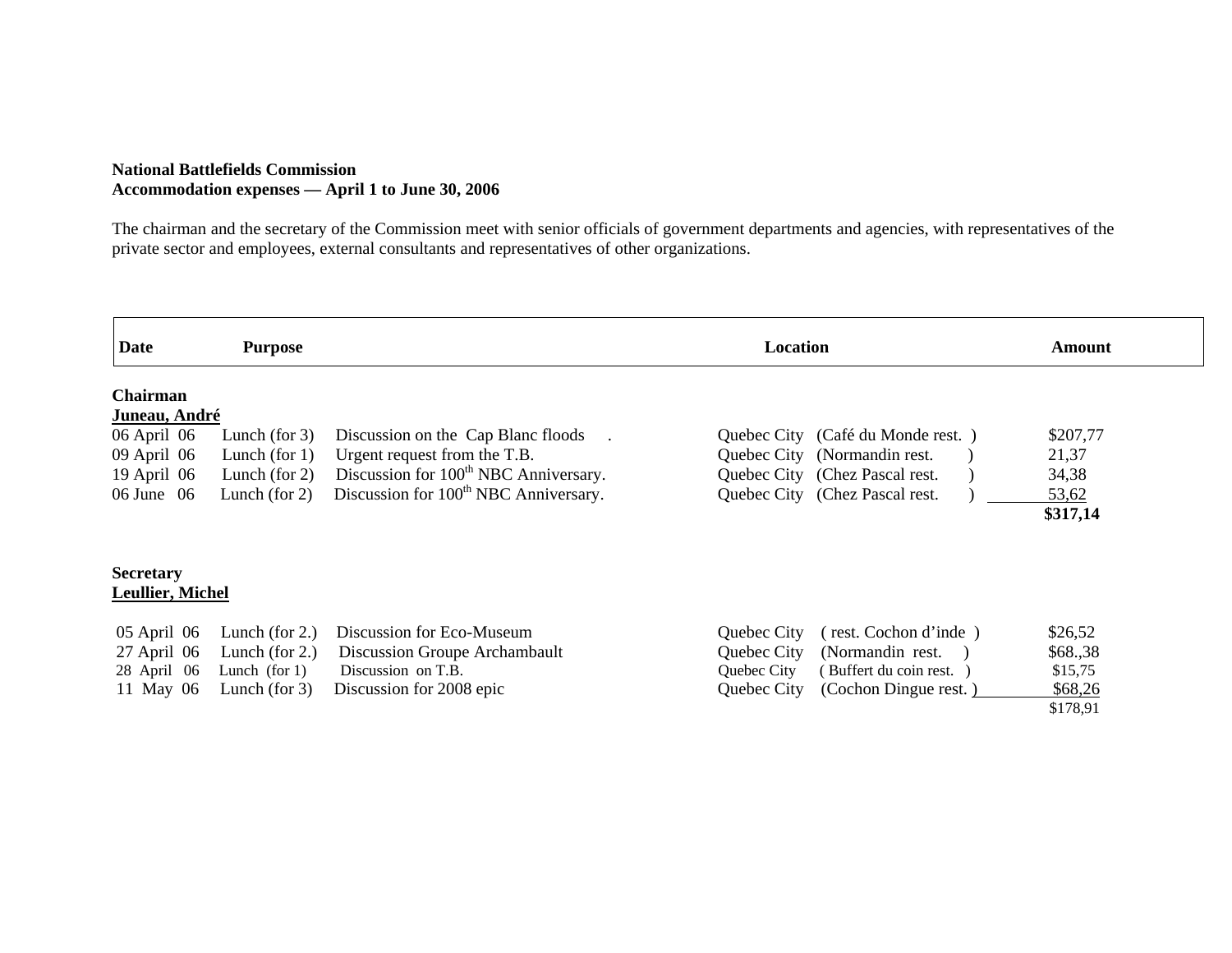### **National Battlefields Commission Travel expenses— April 1 to June 30, 2006**

The chairman and the secretary of the Commission meet with senior officials of government departments and agencies and the private sector, and with employees, external consultants and representatives of other organizations.

|             |                    |                            | <b>Plane</b> | ar)    |         |              |         |               |
|-------------|--------------------|----------------------------|--------------|--------|---------|--------------|---------|---------------|
| <b>Date</b> | <b>Destination</b> | <b>Purpose and details</b> | ticket       | rental | ∟odging | <b>Meals</b> | Others* | <b>\mount</b> |

**\* Includes mileage expenses, accessories, telephone, parking and other expenses**.

### **Chairman Juneau, André**

| 03 April 06   | Copie Élite.                 | NBC poster                          | 42,27 | \$42,27 |
|---------------|------------------------------|-------------------------------------|-------|---------|
| 06 April 06   | Cap-Rouge – La Citadelle.    | Mileage expenses                    | 16,50 | 16,50   |
| 06 April 06   | Cap-Rouge – Québec Port.     | Mileage expenses                    | 18,00 | 18,00   |
| 06 April 06   | Les terrasses du Vieux Port. | Parking expenses                    | 8,00  | 8,00    |
| $12$ April 06 | $Cap-Rouge - Ste-Foy.$       | Mileage expenses                    | 5,00  | 5,00    |
| 13 April 06   | $Cap-Rouge-NBC$              | Mileage expenses.                   | 16,00 | 16,00   |
| 19 April 06   | Caq-Rouge-Ste-Foy            | Mileage expenses                    | 5,00  | 5,00    |
| 19 April 06   | Videotron.                   | Internet charges                    | 38,95 | 38,95   |
| 19 April 06   | Bell Canada.                 | Long-distance charges.              | 12,05 | 12,05   |
| 19 April 06   | Bell Mobility.               | Cell phone charges.                 | 62,34 | 62,34   |
| 26 April 06   | $Cap-Rouge-NBC$              | Mileage expenses.                   | 16,00 | 16,00   |
| 09 May 06     | $Cap-Rouge-NBC$              | Mileage expenses.                   | 16,00 | 16,00   |
| 10 May 06     | Grande Allée O. parking lot  | Parking expenses                    | 3,50  | 3,50    |
| 16 May 06     | Videotron and Bell Canada.   | Internet and long-distance charges. | 59,35 | 59,35   |
| 16 May 06     | Cap-Rouge-NBC                | Mileage expenses.                   | 16,00 | 16,00   |
| 16 May 06     | Bell Mobility.               | Cell phone expenses.                | 54,24 | 54,24   |
| 17 May 06     | Cap-Rouge – Quebec City      | Mileage expenses.                   | 12,50 | 12,50   |
| 19 May 06     | $Cap$ -Rouge – NBC           | Mileage expenses.                   | 16,00 | 16,00   |